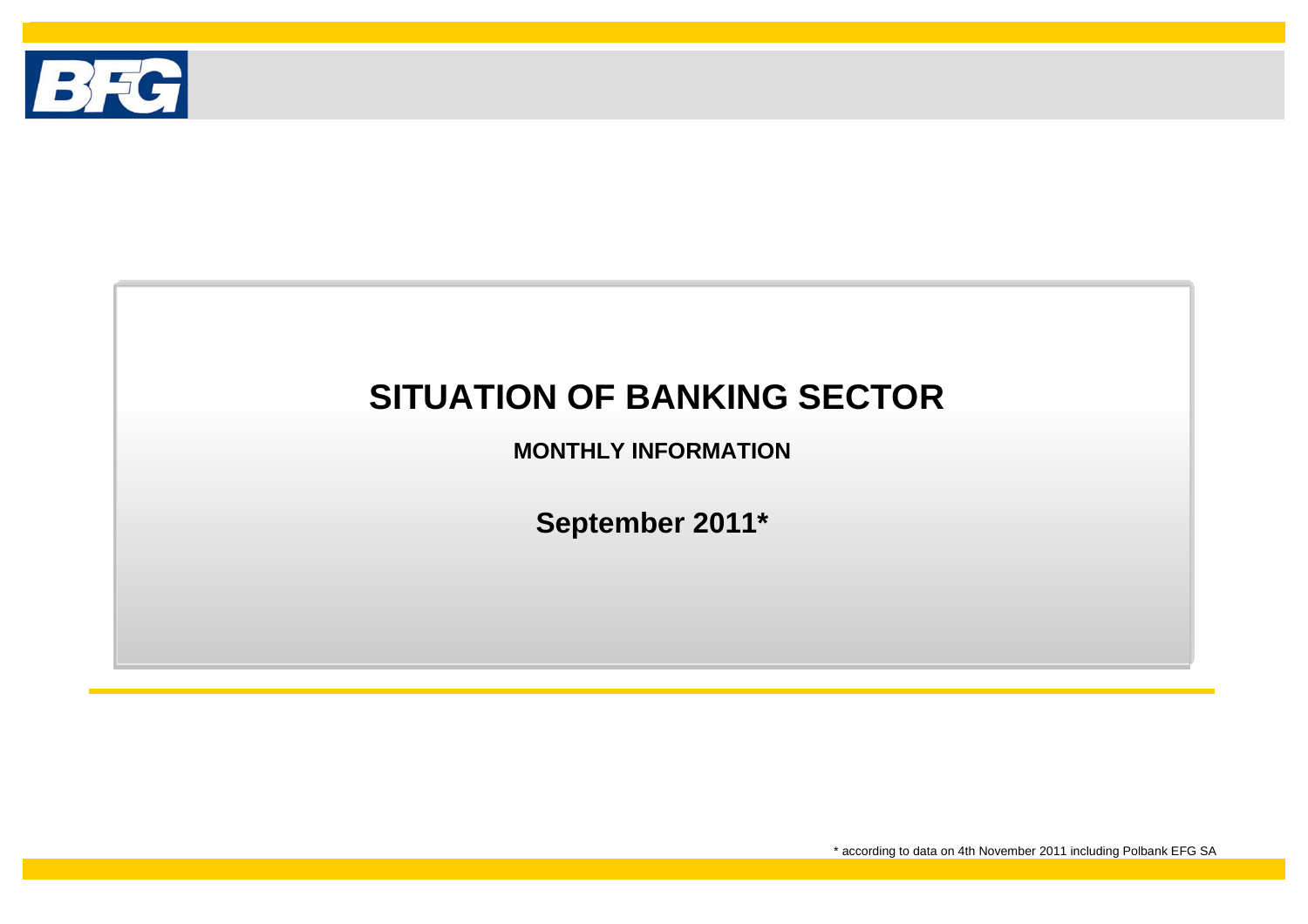



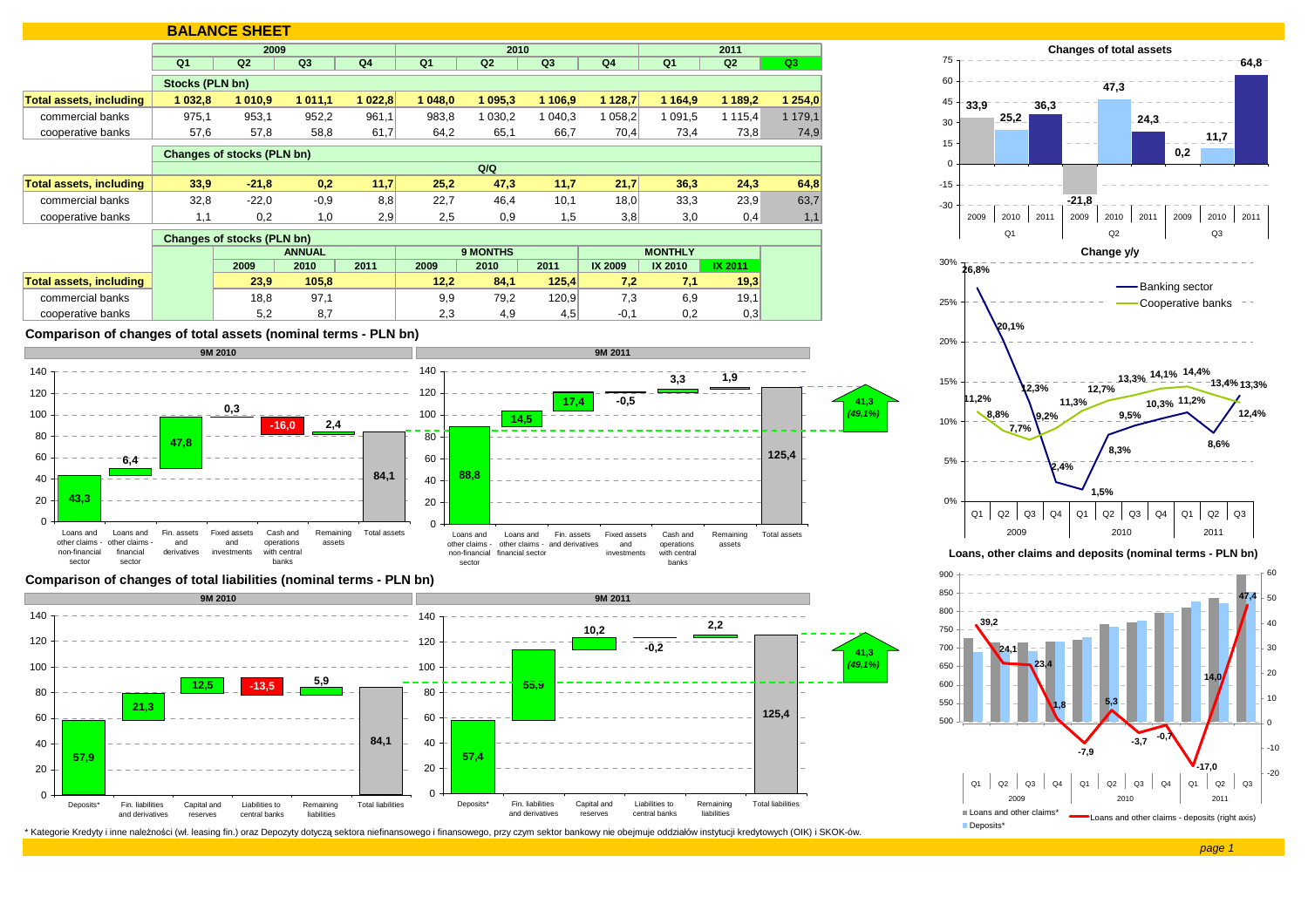#### **LOANS FOR NON-FINANCIAL CLIENTS**

|                         |                | 2009  |       |                |       | 2010  |                |                |                | 2011  |                |                        |                      |
|-------------------------|----------------|-------|-------|----------------|-------|-------|----------------|----------------|----------------|-------|----------------|------------------------|----------------------|
|                         | Q <sub>1</sub> | Q2    | Q3    | Q <sub>4</sub> | Q1    | Q2    | Q <sub>3</sub> | Q <sub>4</sub> | Q <sub>1</sub> | Q2    | Q <sub>3</sub> | <b>Loans structure</b> |                      |
| <b>Total loans</b>      | 650,5          | 645.8 | 648.7 | 664.3          | 663.2 | 704.7 | 713.4          | 736,5          | 745.2          | 778.7 | 827,9          | 100% 1                 | $4.0\%$ <sup>0</sup> |
| commercial banks        | 615,8          | 609.3 | 610,6 | 625,3          | 623.1 | 662,9 | 670.3          | 693.4          | 701.2          | 732,5 | 779,9          | $90% -$                |                      |
| cooperative banks       | 34,7           | 36,5  | 38,1  | 39,0           | 40.1  | 41,8  | 43,0           | 43,1           | 44.0           | 46,2  | 48,0           | $80%$ +                |                      |
| <b>Households</b>       | 394.1          | 397.5 | 402.9 | 408,8          | 413.4 | 447.9 | 451.9          | 468.4          | 470.3          | 490.9 | 519.2          | $70%$ +                | 33.5%                |
| consumer loans          | 118,6          | 123,4 | 127,5 | 127,1          | 127,4 | 129,4 | 130,0          | 129,7          | 126,8          | 125,7 | 127,9          | $60%$ +                |                      |
| housing loans           | 211,9          | 209.1 | 209,5 | 215.2          | 217.2 | 246,5 | 248,3          | 264.7          | 267.1          | 284.8 | 308,9          |                        |                      |
| <b>PLN</b>              | 59.7           | 63.5  | 68,8  | 74.3           | 78.4  | 83.9  | 90.1           | 97.0           | 102.0          | 108.5 | 114.7          | $50% +$                |                      |
| foreign currency        | 152.2          | 145.6 | 140.7 | 140.9          | 138.7 | 162.6 | 158.2          | 167,7          | 165.0          | 176.3 | 194,2          | $40\% +$               |                      |
| Corporates              | 230.5          | 221.9 | 217.3 | 209.9          | 206.5 | 211.1 | 209.7          | 208.2          | 214.8          | 225.2 | 238,5          | $30%$ +                | 62,1%                |
| <b>Budget</b>           | 23,7           | 24.1  | 26.1  | 42.9           | 40.6  | 42.8  | 48.7           | 56,5           | 56.6           | 59,1  | 66,5           | $20%$ +                |                      |
| Non-profit institutions | 2,2            | 2,3   | 2,5   | 2.7            | 2,8   | 2,9   | 3,1            | 3,4            | 3,4            | 3,6   | 3,8            | $10% +$                |                      |

|                         |        | Changes of stocks (PLN bn)<br>Q/Q<br>15.6<br>23,1<br>41.5<br>33.5<br>49,3<br>$-4.7$<br>2,9<br>8,6<br>8,7<br>$-1.1$<br>23,1<br>47.4<br>14.7<br>39.8<br>7,8<br>31,3<br>1,3<br>$-6,4$<br>$-2,2$<br>7,4 |        |        |        |      |        |        |        |        |      |  |  |  |  |
|-------------------------|--------|-----------------------------------------------------------------------------------------------------------------------------------------------------------------------------------------------------|--------|--------|--------|------|--------|--------|--------|--------|------|--|--|--|--|
|                         |        |                                                                                                                                                                                                     |        |        |        |      |        |        |        |        |      |  |  |  |  |
| <b>Total loans</b>      | 36.2   |                                                                                                                                                                                                     |        |        |        |      |        |        |        |        |      |  |  |  |  |
| commercial banks        | 35.6   |                                                                                                                                                                                                     |        |        |        |      |        |        |        |        |      |  |  |  |  |
| cooperative banks       | 0,5    | 1,7                                                                                                                                                                                                 | 1,6    | 0,9    | 1,2    | 1.7  | 1,2    | 0,1    | 0,9    | 2,1    | 1,8  |  |  |  |  |
| <b>Households</b>       | 26,4   | 3,5                                                                                                                                                                                                 | 5,4    | 5,9    | 4,6    | 34,6 | 3,9    | 16,5   | 1,9    | 20,5   | 28,3 |  |  |  |  |
| consumer loans          | 4,0    | 4,8                                                                                                                                                                                                 | 4,1    | $-0,4$ | 0,3    | 2,0  | 0,6    | $-0,3$ | $-3,0$ | $-1,0$ | 2,1  |  |  |  |  |
| housing loans           | 19,2   | $-2,7$                                                                                                                                                                                              | 0,3    | 5,7    | 2,0    | 29,3 | 1,8    | 16,5   | 2,3    | 17,8   | 24,1 |  |  |  |  |
| <b>PLN</b>              | 2,0    | 3,9                                                                                                                                                                                                 | 5,3    | 5,5    | 4,1    | 5,5  | 6,2    | 6,9    | 5,0    | 6,5    | 6,2  |  |  |  |  |
| foreign currency        | 17,2   | $-6,6$                                                                                                                                                                                              | $-4,9$ | 0,2    | $-2,2$ | 23,9 | $-4,5$ | 9,6    | $-2,7$ | 11,2   | 17,9 |  |  |  |  |
| Corporates              | 9,9    | $-8,6$                                                                                                                                                                                              | $-4,6$ | $-7,3$ | $-3,4$ | 4,6  | $-1,5$ | $-1,5$ | 6,6    | 10,3   | 13,3 |  |  |  |  |
| <b>Budget</b>           | $-0,1$ | 0,4                                                                                                                                                                                                 | 2,0    | 16,8   | $-2,3$ | 2,2  | 6,0    | 7,8    | 0,1    | 2,5    | 7,4  |  |  |  |  |
| Non-profit institutions | 0,0    | 0,0                                                                                                                                                                                                 | 0,2    | 0,3    | 0,0    | 0,1  | 0,2    | 0,3    | 0,0    | 0,1    | 0,2  |  |  |  |  |

|                         |         | <b>Changes of stocks (PLN bn)</b><br><b>9 MONTHS</b><br><b>ANNUAL</b><br><b>MONTHLY</b><br>2011<br>2011<br>IX 2009<br>2010<br>2009<br>2010<br>IX 2010<br>IX 2011<br>91,4<br>17,3<br>49,1<br>50,0<br>72,2<br>34.4<br>11,4<br>$-0,7$<br>16,7<br>45,2<br>68,1<br>86,5<br>10,8<br>30,5<br>45,0<br>$-1,0$<br>3,9<br>4,8<br>4,1<br>4,9<br>0,5<br>0,6<br>0,3<br>4,1 |  |        |        |        |     |        |     |  |  |  |  |
|-------------------------|---------|--------------------------------------------------------------------------------------------------------------------------------------------------------------------------------------------------------------------------------------------------------------------------------------------------------------------------------------------------------------|--|--------|--------|--------|-----|--------|-----|--|--|--|--|
|                         |         |                                                                                                                                                                                                                                                                                                                                                              |  |        |        |        |     |        |     |  |  |  |  |
|                         | 2009    |                                                                                                                                                                                                                                                                                                                                                              |  |        |        |        |     |        |     |  |  |  |  |
| <b>Total loans</b>      |         |                                                                                                                                                                                                                                                                                                                                                              |  |        |        |        |     |        |     |  |  |  |  |
| commercial banks        |         |                                                                                                                                                                                                                                                                                                                                                              |  |        |        |        |     |        |     |  |  |  |  |
| cooperative banks       |         |                                                                                                                                                                                                                                                                                                                                                              |  |        |        |        |     |        |     |  |  |  |  |
| <b>Households</b>       | 41,2    | 59,6                                                                                                                                                                                                                                                                                                                                                         |  | 35,3   | 43,1   | 50,8   | 9,6 | $-2,0$ | 9,5 |  |  |  |  |
| consumer loans          | 12,5    | 2,6                                                                                                                                                                                                                                                                                                                                                          |  | 12,9   | 2,9    | $-1,9$ | 1,6 | $-0,2$ | 0,4 |  |  |  |  |
| housing loans           | 22,5    | 49,5                                                                                                                                                                                                                                                                                                                                                         |  | 16,8   | 33,1   | 44,2   | 7,3 | $-2,2$ | 8,4 |  |  |  |  |
| <b>PLN</b>              | 16,6    | 22,7                                                                                                                                                                                                                                                                                                                                                         |  | 11,1   | 15,8   | 17,7   | 1,9 | 2,0    | 2,4 |  |  |  |  |
| foreign currency        | 5,9     | 26,8                                                                                                                                                                                                                                                                                                                                                         |  | 5,7    | 17,3   | 26,4   | 5,3 | $-4,2$ | 6,0 |  |  |  |  |
| Corporates              | $-10,6$ | $-1,7$                                                                                                                                                                                                                                                                                                                                                       |  | $-3,3$ | $-0,3$ | 30,2   | 1,1 | $-0,1$ | 7,1 |  |  |  |  |
| <b>Budget</b>           | 19,0    | 13,6                                                                                                                                                                                                                                                                                                                                                         |  | 2,2    | 5,9    | 10,0   | 0,7 | 1,3    | 0,6 |  |  |  |  |
| Non-profit institutions | 0,4     | 0,7                                                                                                                                                                                                                                                                                                                                                          |  | 0,2    | 0,4    | 0,4    | 0,1 | 0,1    | 0,1 |  |  |  |  |

**Currency structure of housing loans Currency structure of corporate loans**

 $-6,0%$ 









consumer loans **housing loans** remaining

**Changes Q/Q - households loans Changes Q/Q - corporate loans**



**10,3-4,6-1,5-8,6** 2009 2010 2011 2009 2010 2011 2009 2010 2011**9,96,6-3,44,613,3**-10-5510Q1 Q2 Q3

**Change y/y (nominal terms)**



Page 2

consumer loanshousing loans

**-1,6%**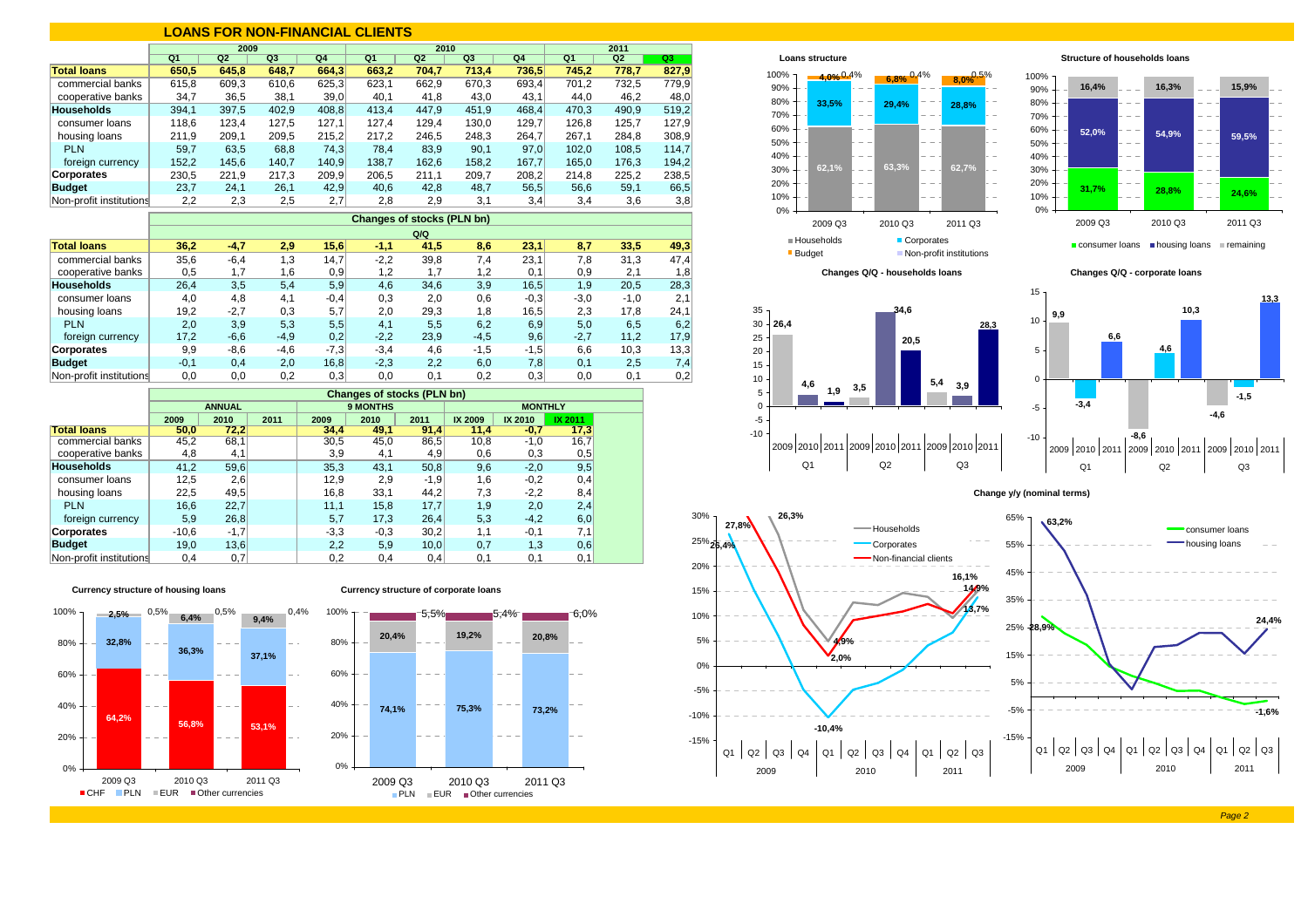# **DEPOSITS TO NON-FINANCIAL SECTOR AND GENERAL GOVERNMENT**

|                         |                 | 2009  |                |                |                | 2010  |                |                | 2011           |       |                |  |
|-------------------------|-----------------|-------|----------------|----------------|----------------|-------|----------------|----------------|----------------|-------|----------------|--|
|                         | Q <sub>1</sub>  | Q2    | Q <sub>3</sub> | Q <sub>4</sub> | Q <sub>1</sub> | Q2    | Q <sub>3</sub> | Q <sub>4</sub> | Q <sub>1</sub> | Q2    | Q <sub>3</sub> |  |
|                         | Stocks (PLN bn) |       |                |                |                |       |                |                |                |       |                |  |
| All deposits, including | 558,4           | 571,3 | 575,4          | 600,5          | 611,6          | 628,3 | 638,6          | 654.5          | 665.4          | 671,2 | 697,6          |  |
| commercial banks        | 510,3           | 523,3 | 526,8          | 548,5          | 557,6          | 573,8 | 582,8          | 594,6          | 603,3          | 609,3 | 635,1          |  |
| cooperative banks       | 48,1            | 48,0  | 48,6           | 52,0           | 54,0           | 54,5  | 55,8           | 59,9           | 62,1           | 62,0  | 62,5           |  |
| <b>Households</b>       | 353,2           | 360,4 | 362,2          | 378,8          | 386,3          | 392,6 | 396,2          | 414.2          | 426.2          | 427,7 | 444,2          |  |
| Non-fin. corporations   | 132,8           | 138,0 | 136,4          | 155,7          | 148,9          | 157,8 | 158,0          | 172,5          | 160.3          | 167,2 | 171,1          |  |
| General government      | 58,4            | 58,6  | 62,0           | 51,9           | 61,9           | 62,8  | 69,0           | 52,9           | 64,3           | 61,3  | 66,7           |  |
| Non-profit inst.        | 14,0            | 14,4  | 14,9           | 14,2           | 14,5           | 15,0  | 15,5           | 14,9           | 14,7           | 15,0  | 15,6           |  |

#### **Changes of stocks (PLN bn)**

|                         |        |        |        |         |        | Q/Q  |      |                   |         |        |      |
|-------------------------|--------|--------|--------|---------|--------|------|------|-------------------|---------|--------|------|
| All deposits, including | 23,1   | 12.9   | 4,2    | 25,1    | 11.1   | 16,6 | 10,3 | 15.9              | 10,9    | 5,8    | 26,4 |
| commercial banks        | 22,8   | 13,0   | 3,5    | 21,6    | 9,1    | 16,2 | 9,1  | 11.7 <sub>1</sub> | 8,8     | 5,9    | 25,8 |
| cooperative banks       | 0,3    | $-0,1$ | 0,6    | 3,4     | 2.0    | 0.5  | 1,3  | 4.1               | 2.2     | $-0,1$ | 0,6  |
| <b>Households</b>       | 23,5   | 7,2    | 1,8    | 16,6    | 7,5    | 6,3  | 3,5  | 18,1              | 11.9    | 1,6    | 16,5 |
| Non-fin. corporations   | $-6,3$ | 5,2    | $-1,6$ | 19,3    | $-6,8$ | 8,9  | 0,2  | 14.5              | $-12.2$ | 6,9    | 3,9  |
| General government      | 5,9    | 0,1    | 3,4    | $-10.1$ | 10,0   | 0,9  | 6,1  | $-16.1$           | 11.4    | $-3,0$ | 5,4  |
| Non-profit inst.        | 0,0    | 0.3    | 0,5    | $-0.7$  | 0.4    | 0.5  | 0,5  | $-0.6$            | $-0,3$  | 0,4    | 0,6  |

|                         |        | <b>Changes of stocks (PLN bn)</b> |      |        |                 |        |         |                |         |
|-------------------------|--------|-----------------------------------|------|--------|-----------------|--------|---------|----------------|---------|
|                         |        | <b>ANNUAL</b>                     |      |        | <b>9 MONTHS</b> |        |         | <b>MONTHLY</b> |         |
|                         | 2009   | 2010                              | 2011 | 2009   | 2010            | 2011   | IX 2009 | IX 2010        | IX 2011 |
| All deposits, including | 65,2   | 54,0                              |      | 40,1   | 38,1            | 43,1   | 3,9     | 5,3            | 2,7     |
| commercial banks        | 60,9   | 46,1                              |      | 39,3   | 34,4            | 40.5   | 4,2     | 5,3            | 2,8     |
| cooperative banks       | 4,3    | 7,9                               |      | 0,8    | 3,7             | 2,6    | $-0.3$  | 0,0            | 0,0     |
| <b>Households</b>       | 49,1   | 35,4                              |      | 32,6   | 17.4            | 30,0   | 1,1     | 0,1            | 7,0     |
| Non-fin. corporations   | 16,6   | 16,8                              |      | $-2,7$ | 2.3             | $-1,3$ | 3,3     | 2.0            | 4,0     |
| General government      | $-0.7$ | 1,0                               |      | 9,4    | 17,1            | 13,8   | $-0.5$  | 3,3            | $-8,3$  |
| Non-profit inst.        | 0,1    | 0,8                               |      | 0,9    | 1,3             | 0,7    | 0,0     | $-0,2$         | 0,0     |

#### **Changes Q/Q - non-fin. sector and general gov.**



**Changes Q/Q - households**





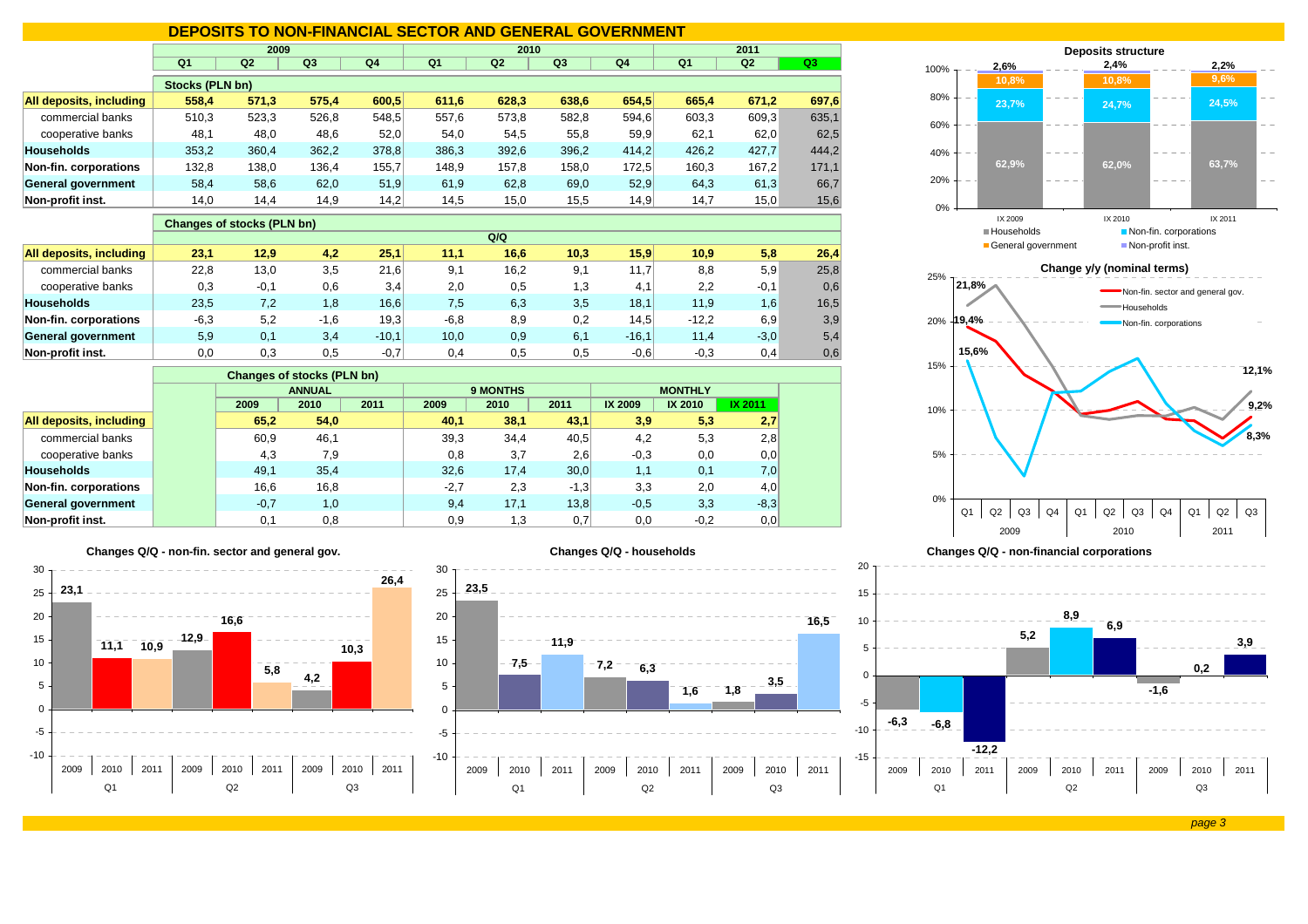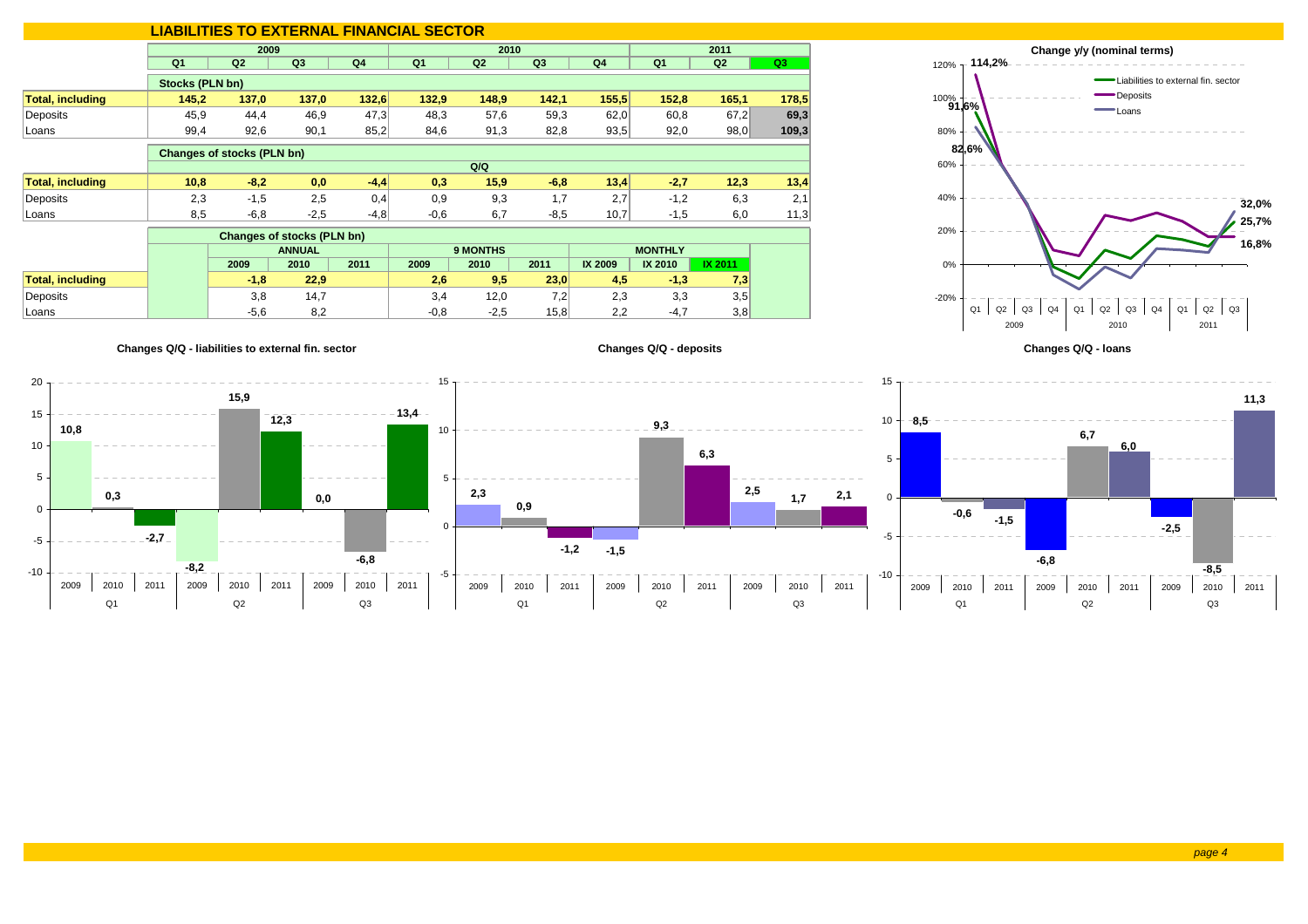#### **FINANCIAL ASSETS**

|                                     |                | 2009                              |                                   |                |                | 2010             |                |                |                           | 2011           |                |
|-------------------------------------|----------------|-----------------------------------|-----------------------------------|----------------|----------------|------------------|----------------|----------------|---------------------------|----------------|----------------|
|                                     | Q <sub>1</sub> | Q <sub>2</sub>                    | Q <sub>3</sub>                    | Q <sub>4</sub> | Q <sub>1</sub> | Q2               | Q <sub>3</sub> | Q <sub>4</sub> | Q <sub>1</sub>            | Q <sub>2</sub> | Q <sub>3</sub> |
|                                     |                | <b>Stocks (PLN bn)</b>            |                                   |                |                |                  |                |                |                           |                |                |
| <b>Total fin. assets, including</b> | 283,6          | 285,9                             | 295,5                             | 278,4          | 332,9          | 331,5            | 334,7          | 323,3          | 361,1                     | 351,7          | 344,5          |
| debt securities                     | 186,3          | 196,7                             | 207,3                             | 200,5          | 240,5          | 243,7            | 248,7          | 234,6          | 262,7                     | 261,8          | 241,1          |
| up to 1 year*                       | 60,1           | 74,7                              | 83,4                              | 70,7           | 104,0          | 99,2             | 98,4           | 89,2           | 110,3                     | 110,5          | 100,0          |
| financial s.                        | 18,3           | 32,9                              | 43,8                              | 41,7           | 73,1           | 74,6             | 76,2           | 74,1           | 91,4                      | 95,7           | 89,0           |
| non-financial s.                    | 1,7            | 1,5                               | 0,9                               | 0,6            | 0,3            | 0,4              | 1,3            | 1,1            | 0,6                       | 0,7            | 1,8            |
| general gov.                        | 40,2           | 40,3                              | 38,6                              | 28,4           | 30,6           | 24,2             | 20,8           | 14,0           | 18,3                      | 14,1           | 9,1            |
| over 1 year*                        | 126,2          | 122,0                             | 123,9                             | 129,7          | 136,5          | 144,5            | 150,3          | 145,4          | 152,4                     | 151,3          | 141,1          |
| financial s.                        | 5,6            | 4,5                               | 4,3                               | 5,1            | 5,0            | 6,8              | 6,1            | 5,9            | 6,0                       | 7,9            | 8,3            |
| non-financial s.                    | 3,7            | 3,5                               | 4,4                               | 3,9            | 4,3            | 4,2              | 4,7            | 5,6            | 5,7                       | 5,8            | 5,9            |
| general gov.                        | 116,9          | 114,0                             | 115,3                             | 120,7          | 127,2          | 133,5            | 139,5          | 133,9          | 140,7                     | 137,6          | 126,9          |
| claims on fin. sector               | 95,7           | 87,6                              | 86,2                              | 75,8           | 85,2           | 85,4             | 83,6           | 86,4           | 95,9                      | 87,0           | 100,8          |
| banks and branch, of CIs            | 78,9           | 69,5                              | 68,8                              | 52,1           | 62,5           | 63,5             | 61,5           | 62,1           | 70,4                      | 62,5           | 76,1           |
| other fin. instit.                  | 16,8           | 18,1                              | 17,4                              | 23,6           | 22,6           | 21,9             | 22,1           | 24,4           | 25,5                      | 24,5           | 24,7           |
|                                     |                | <b>Changes of stocks (PLN bn)</b> |                                   |                |                |                  |                |                |                           |                |                |
|                                     |                |                                   |                                   |                |                | Q/Q              |                |                |                           |                |                |
| <b>Total fin. assets, including</b> | 3,5            | 2,3                               | 9,7                               | $-17,1$        | 54,5           | $-1,4$           | 3,2            | $-11,4$        | 37,8                      | $-9,4$         | $-7,1$         |
| debt securities                     | 7,7            | 10,4                              | 10,6                              | $-6,9$         | 40,0           | 3,2              | 5,0            | $-14,1$        | 28,1                      | $-0,9$         | $-20,8$        |
| up to 1 year*                       | 11,2           | 14,6                              | 8.7                               | $-12,7$        | 33,3           | $-4,8$           | $-0,8$         | $-9,2$         | 21,1                      | 0,2            | $-10,5$        |
| financial s.                        | 5,7            | 14,6                              | 10,9                              | $-2,1$         | 31,4           | 1,5              | 1,6            | $-2,1$         | 17,3                      | 4,3            | $-6,7$         |
| non-financial s.                    | $-0,2$         | $-0,1$                            | $-0,6$                            | $-0,4$         | $-0,3$         | 0,1              | 0,9            | $-0,2$         | $-0.5$                    | 0,1            | 1,1            |
| general gov.                        | 5.7            | 0,1                               | $-1.7$                            | $-10,2$        | 2,1            | $-6.4$           | $-3,3$         | $-6,9$         | 4.4                       | $-4,2$         | $-5,0$         |
| over 1 year*                        | $-3,4$         | $-4,2$                            | 1,9                               | 5,8            | 6,8            | 8,0              | 5,8            | $-4,9$         | 7,0                       | $-1,1$         | $-10,2$        |
| financial s.                        | $-7,8$         | $-1,2$                            | $-0,2$                            | 0,8            | $-0,1$         | 1,8              | $-0,7$         | $-0,2$         | 0,1                       | 1,9            | 0,4            |
| non-financial s.                    | 0,0            | $-0,1$                            | 0,9                               | $-0,4$         | 0,4            | $-0,1$           | 0,5            | 0,9            | 0,1                       | 0,2            | 0,1            |
| general gov.                        | 4,3            | $-2,8$                            | 1,2                               | 5,4            | 6,5            | 6,3              | 6,0            | $-5,6$         | 6,8                       | $-3,1$         | $-10,7$        |
| claims on fin. sector               | $-4,2$         | $-8,1$                            | $-1,4$                            | $-10,5$        | 9,4            | 0,2              | $-1,8$         | 2,8            | 9,5                       | $-8,9$         | 13,8           |
| banks and branch, of CIs            | $-2,7$         | $-9,4$                            | $-0,7$                            | $-16,7$        | 10,4           | 1,0              | $-2,0$         | 0,5            | 8,4                       | $-7,9$         | 13,6           |
| other fin. instit.                  | $-1,4$         | 1,3                               | $-0,7$                            | 6,2            | $-1,0$         | $-0,7$           | 0,2            | 2,2            | 1,1                       | $-1,0$         | 0,2            |
|                                     |                |                                   | <b>Changes of stocks (PLN bn)</b> |                |                |                  |                |                |                           |                |                |
|                                     |                | 2009                              | <b>ANNUAL</b><br>2010             | 2011           | 2009           | 9 MONTHS<br>2010 | 2011           | IX 2009*       | <b>MONTHLY</b><br>IX 2010 | IX 2011        |                |
| <b>Total fin. assets, including</b> |                | $-1,6$                            | 44,9                              |                | 15,5           | 56,3             | 21,2           | 1,6            | 5,9                       | $-11,8$        |                |
| debt securities                     |                | 21,9                              | 34,2                              |                | 28,7           | 48,2             | 6,4            | 3,0            | 5,8                       | $-14,9$        |                |
| up to 1 year*                       |                | 21,8                              | 18,5                              |                | 34,4           | 27,7             | 10,8           |                | $-1,2$                    | $-7,7$         |                |
| financial s.                        |                | 29,1                              | 32,4                              |                | 31,2           | 34,5             | 14,9           |                | $-1,3$                    | $-6,6$         |                |
| non-financial s.                    |                | $-1,3$                            | 0,5                               |                | $-0.9$         | 0,8              | 0,7            |                | $-0,1$                    | $-0,2$         |                |
| general gov.                        |                | $-6,0$                            | $-14,5$                           |                | 4,2            | $-7,6$           | $-4,8$         |                | 0,2                       | $-1,0$         |                |
| over 1 year*                        |                | 0,1                               | 15,7                              |                | $-5,7$         | 20,6             | $-4,3$         |                | 7,0                       | $-7,1$         |                |
| financial s.                        |                | $-8,3$                            | 0,8                               |                | $-9,2$         | 1,0              | 2,3            |                | $-0,3$                    | $-0,2$         |                |
| non-financial s.                    |                | 0,3                               | 1,6                               |                | 0,8            | 0,8              | 0,3            |                | 0,5                       | 0,0            |                |
| general gov.                        |                | 8,1                               | 13,2                              |                | 2,7            | 18,8             | $-7,0$         |                | 6,8                       | $-6,9$         |                |
| claims on fin. sector               |                | $-24,1$                           | 10,7                              |                | $-13,7$        | 7,9              | 14,4           | $-1,6$         | 0,0                       | 3,3            |                |
| banks and branch, of CIs            |                | $-29.5$                           | 9.9                               |                | $-12,8$        | 9.4              | 14.0           | $-1.5$         | $-3.1$                    | 4,6            |                |

other fin. instit. 5,4 0,7 -0,9 -1,5 0,3 -0,1 3,2 -1,4

\* Monthly data concerning debt securities has been released since March 2010.

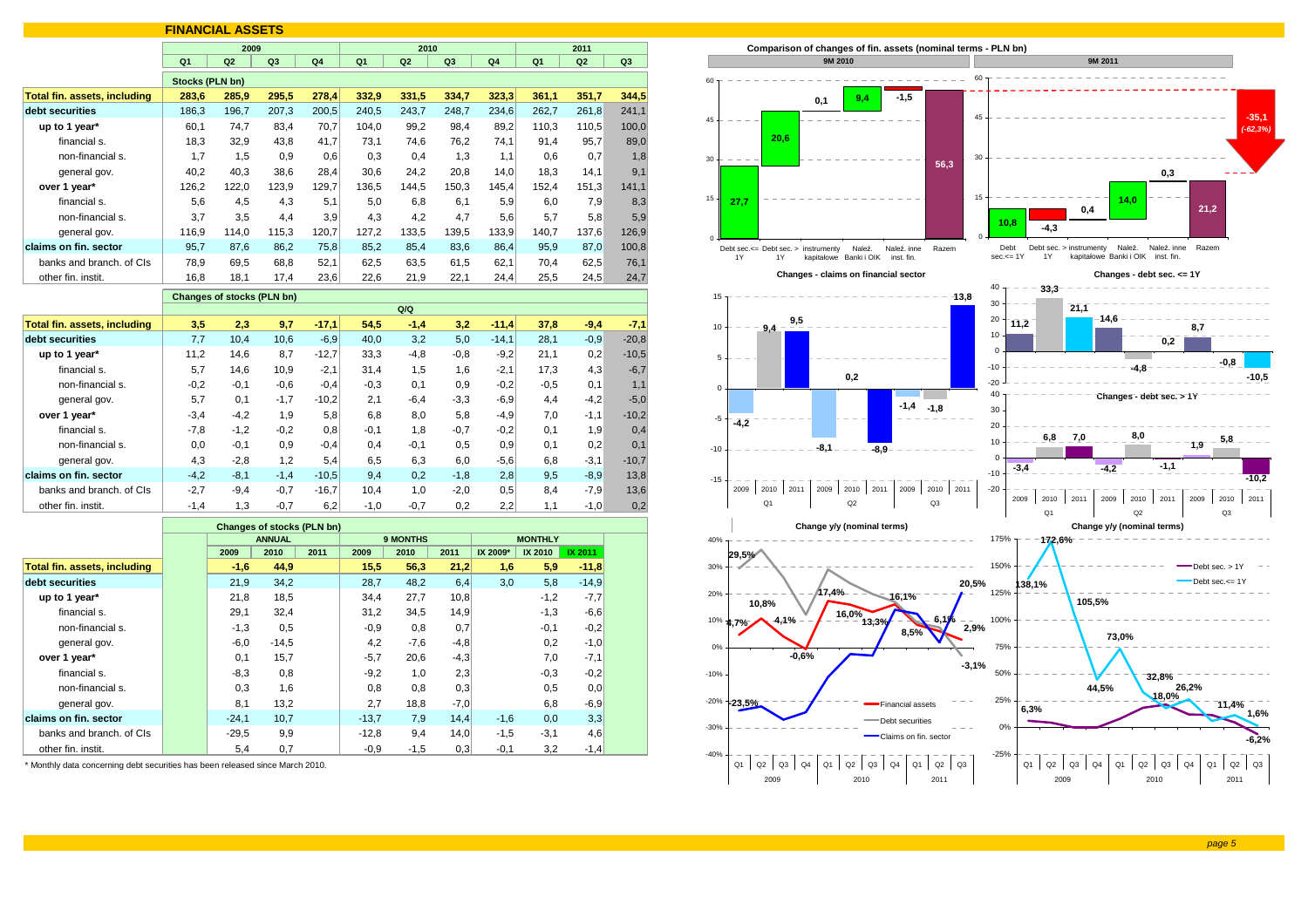### **Banking sector - Profit and loss account**

|                                           | 2009           |                |                |                |                |                            | 2010           |                | 2011           |                |                |
|-------------------------------------------|----------------|----------------|----------------|----------------|----------------|----------------------------|----------------|----------------|----------------|----------------|----------------|
|                                           | Q <sub>1</sub> | Q <sub>2</sub> | Q <sub>3</sub> | Q <sub>4</sub> | Q <sub>1</sub> | Q <sub>2</sub>             | Q <sub>3</sub> | Q <sub>4</sub> | Q <sub>1</sub> | Q <sub>2</sub> | Q <sub>3</sub> |
|                                           |                |                |                |                |                | <b>Cumulative (PLN bn)</b> |                |                |                |                |                |
| Net banking activity income               | 11,6           | 24,0           | 35.6           | 48,1           | 12,3           | 25,4                       | 38,4           | 51.7           | 13.4           | 27,5           | 41,5           |
| Net interest income                       | 6,1            | 11.9           | 18.7           | 25.7           | 7.1            | 14.5                       | 22,3           | 30.4           | 8.1            | 16.6           | 25,3           |
| Net fees and commissions income           | 2,8            | 5,9            | 9,0            | 12.1           | 3,3            | 6.6                        | 10,0           | 13.3           | 3,3            | 6.8            | 10,1           |
| Net FX income and gain/loss on fin. inst. | 2,2            | 4,7            | 6,4            | 8.2            | 1,7            | 3.4                        | 5,0            | 6.5            | 1,5            | 2.9            | 4.5            |
| Net other banking activity income         | 0.4            | 1.4            | 1,5            | 2,1            | 0.2            | 1.0                        | 1,2            | 1.6            | 0.6            | 1,2            | 1,7            |
| Administrative expenses                   | 6,0            | 12.1           | 17,9           | 24,1           | 5,9            | 12,0                       | 18,2           | 24.7           | 6,2            | 12,8           | 19,0           |
| Amortisation and depreciation             | 0,6            | 1,2            | 1,8            | 2,5            | 0,6            | 1,3                        | 2,0            | 2.5            | 0,6            | 1,2            | 1,8            |
| Net provision and valuation allowances    | 2,4            | 5.1            | 7,5            | 10.9           | 2,5            | 5,2                        | 7,8            | 9.9            | 1.7            | 3,5            | 5,2            |
| Profit before tax                         | 2,5            | 5,3            | 8,2            | 10,1           | 3,0            | 6.7                        | 10,5           | 14,2           | 4,6            | 9,5            | 14,7           |
| <b>Net earnings</b>                       | 2,0            | 4,4            | 6,7            | 8,3            | 2,5            | 5,6                        | 8,5            | 11,4           | 3,7            | 7,7            | 11,9           |

| <b>NGL CALLINGS</b>                       | L, U | - -  | $\mathsf{v},\mathsf{r}$ | v,v  | <b>40</b> | v,v                      | ັບ.ບ | .    | $\mathbf{v}$ | $\cdots$ | .    |
|-------------------------------------------|------|------|-------------------------|------|-----------|--------------------------|------|------|--------------|----------|------|
|                                           |      |      |                         |      |           | <b>Quaterly (PLN bn)</b> |      |      |              |          |      |
| Net banking activity income               | 11,6 | 12.3 | 11,7                    | 12.5 | 12.3      | 13,2                     | 13.0 | 13,3 | 13,4         | 14,1     | 14,0 |
| Net interest income                       | 6.1  | 5.8  | 6.8                     | 6.9  | 7.1       | 7.4                      | 7.8  | 8.1  | 8.1          | 8.5      | 8.7  |
| Net fees and commissions income           | 2,8  | 3,0  | 3.1                     | 3,1  | 3.3       | 3,3                      | 3,4  | 3.4  | 3.3          | 3,5      | 3,3  |
| Net FX income and gain/loss on fin. inst. | 2,2  | 2,5  | 1.7                     | 1.9  | 1.7       | 1,7                      | 1,6  | 1,5  | 1,5          | 1,4      | 1,6  |
| Net other banking activity income         | 0.4  | 1,0  | 0.1                     | 0.6  | 0.2       | 0,8                      | 0.2  | 0.4  | 0.6          | 0,7      | 0,4  |
| Administrative expenses                   | 6.0  | 6,0  | 5,8                     | 6.2  | 5,9       | 6,2                      | 6.2  | 6,5  | 6.2          | 6,6      | 6,2  |
| Amortisation and depreciation             | 0,6  | 0.6  | 0,6                     | 0.6  | 0,6       | 0,7                      | 0,7  | 0,5  | 0.6          | 0,6      | 0,6  |
| Net provision and valuation allowances    | 2.4  | 2.8  | 2,3                     | 3,4  | 2,5       | 2.7                      | 2.6  | 2.1  | 1.7          | 1,8      | 1.7  |
| Profit before tax                         | 2.5  | 2.8  | 2.9                     | 1,9  | 3.0       | 3,7                      | 3,7  | 3,7  | 4.6          | 4,9      | 5,2  |
| <b>Net earnings</b>                       | 2,0  | 2,3  | 2,4                     | 1,5  | 2.5       | 3,1                      | 2,9  | 2,9  | 3.7          | 4,0      | 4,2  |

|                                           | Change y/y |        |               |          |        |        |                 |          |          |          |
|-------------------------------------------|------------|--------|---------------|----------|--------|--------|-----------------|----------|----------|----------|
|                                           |            |        | <b>ANNUAL</b> |          |        |        | <b>9 MONTHS</b> |          |          |          |
|                                           | 2009       | 2010   | 2009          | 2010     | 2009   | 2010   | 2011            | 2009     | 2010     | 2011     |
| Net banking activity income               | 0,6        | 3,6    | 1.3%          | 7.6%     | $-0.8$ | 2,8    | 3.1             | $-2.1%$  | 7.8%     | 8,0%     |
| Net interest income                       | $-2,0$     | 4.7    | $-7.2%$       | 18.3%    | $-1,7$ | 3.6    | 3.0             | $-8.5%$  | 19.0%    | 13.4%    |
| Net fees and commissions income           | 0,8        | 1,3    | 7,4%          | 10,5%    | 0,5    | 1,0    | 0,1             | 6,2%     | 10,6%    | 1,0%     |
| Net FX income and gain/loss on fin. inst. | 1,6        | $-1,8$ | 23,5%         | $-21,7%$ | 0,6    | $-1,4$ | $-0,5$          | 11,3%    | $-21,9%$ | $-10,7%$ |
| Net other banking activity income         | 0.2        | $-0.5$ | 10.7%         | $-24.7%$ | $-0,2$ | $-0.3$ | 0.5             | $-12.5%$ | $-22.6%$ | 43.6%    |
| Administrative expenses                   | $-0,1$     | 0,7    | $-0.5%$       | 2,8%     | 0,5    | 0,3    | 0,8             | 2.7%     | 1.7%     | 4,6%     |
| Amortisation and depreciation             | 0,2        | 0,0    | 8,3%          | 0.0%     | 0,2    | 0,2    | $-0,2$          | 9.0%     | 8,2%     | $-9,1%$  |
| Net provision and valuation allowances    | 6,8        | $-1,0$ | 165.1%        | $-8.8%$  | 5,4    | 0,3    | $-2,6$          | 268.3%   | 4.2%     | $-33.0%$ |
| Profit before tax                         | $-6,5$     | 4,1    | $-39.0%$      | 40,5%    | $-7,1$ | 2,3    | 4,2             | $-46.4%$ | 27.7%    | 40,4%    |
| <b>Net earnings</b>                       | $-5,2$     | 3,2    | $-38.7%$      | 38,5%    | $-5,9$ | 1,8    | 3,3             | $-46.6%$ | 26,9%    | 39,2%    |





#### **Cumulative (PLN bn)**



**5,2**

**3,5**

**9,9**

**-8,8%**

**7,8**

**1,7**



**5,2**

-200%-100%0%100% 200%300%400%

-33,0%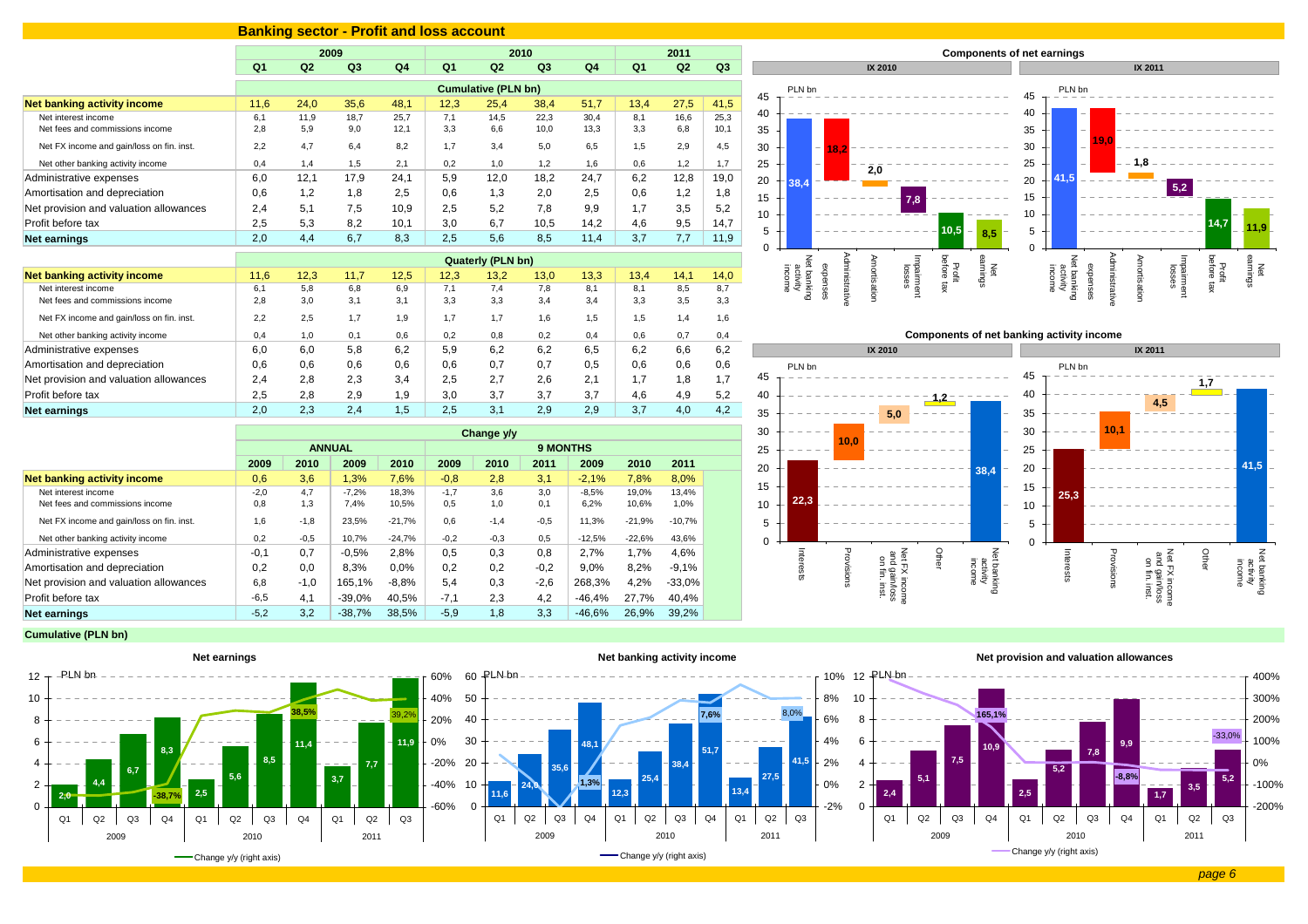## **Banking sector - Efficiency ratios**

|                                                                                |                |                | 2009         |                |                |                | 2010           |              |                | 2011         |              |              |                                       | <b>ROA</b> |                  |    |                  |
|--------------------------------------------------------------------------------|----------------|----------------|--------------|----------------|----------------|----------------|----------------|--------------|----------------|--------------|--------------|--------------|---------------------------------------|------------|------------------|----|------------------|
|                                                                                | Q <sub>1</sub> | Q <sub>2</sub> | Q3           | Q <sub>4</sub> | Q <sub>1</sub> | Q <sub>2</sub> | Q <sub>3</sub> | Q4           | Q <sub>1</sub> | Q2           | Q3           | 1,4%         |                                       |            |                  |    |                  |
|                                                                                |                |                |              |                |                | Level (%)      |                |              |                |              |              | 1,3%<br>1.2% |                                       |            |                  |    |                  |
| <b>ROA</b>                                                                     | 0,8            | 0,9            | 0,9          | 0,8            | 1,0            | 1,0            | 1.0            | 0. ا         | 1,3            | 1,3          | 1,3          | 1.1%         |                                       |            |                  |    | 1,3%             |
| <b>ROE</b>                                                                     | 12,3           | 10,9           | 11.0         | 9,6            | 11,6           | 12,1           | 12,0           | 12,0         | 15,6           | 15,5         | 15,4         | 1,0%         |                                       |            |                  |    |                  |
| Interest margin                                                                | 2.4            | 2.4            | 2,5          | 2,5            | 2,7            | 2,6            | 2.7            | 2.7          | 2,8            | 2,8          | 2,7          | 0,9%         |                                       |            | 1,0%             |    |                  |
| Commission margin                                                              |                | 1,2            | 1,2          | 1,2            | 1,2            | 1,2            | 1,2            | 1,2          | 1.1            |              |              | 0,8%         |                                       |            |                  |    |                  |
| C/<br>Net provision and valuation allowances<br>to net banking activity income | 57,2<br>20,6   | 55,6<br>21,5   | 55,4<br>21,0 | 55,2<br>22,6   | 52,9<br>20,2   | 52,4<br>20,5   | 52,5<br>20,3   | 52,6<br>19,2 | 51,0<br>12,7   | 51,1<br>12,9 | 50,3<br>12,6 | 0.7%         | 0,8%<br>Q1<br>$Q3$ $Q4$<br>Q2<br>2009 | Q1<br>  Q2 | Q3<br>Q4<br>2010 | Q1 | Q3<br>Q2<br>2011 |

|                                                                          |         |               | Change y/y (p.p.) |                 |        |  |
|--------------------------------------------------------------------------|---------|---------------|-------------------|-----------------|--------|--|
|                                                                          |         | <b>ANNUAL</b> |                   | <b>9 MONTHS</b> |        |  |
|                                                                          | 2009    | 2010          | 2009              | 2010            | 2011   |  |
| <b>ROA</b>                                                               | $-0,5$  | 0,2           | $-1,0$            | 0,1             | 0,2    |  |
| <b>ROE</b>                                                               | $-11,2$ | 2,4           | $-15,1$           | 0,9             | 3,4    |  |
| Interest margin                                                          | $-0,3$  | 0,2           | $-0,6$            | 0,2             | 0,0    |  |
| Commission margin                                                        | 0,1     | 0,0           | $-0,1$            | 0,0             | $-0,1$ |  |
| C/I                                                                      | $-0,6$  | $-2,6$        | 2,9               | $-2,8$          | $-2,3$ |  |
| Net provision and valuation allowances<br>to net banking activity income | 14,0    | $-3,4$        | 15,4              | $-0,7$          | $-7,7$ |  |



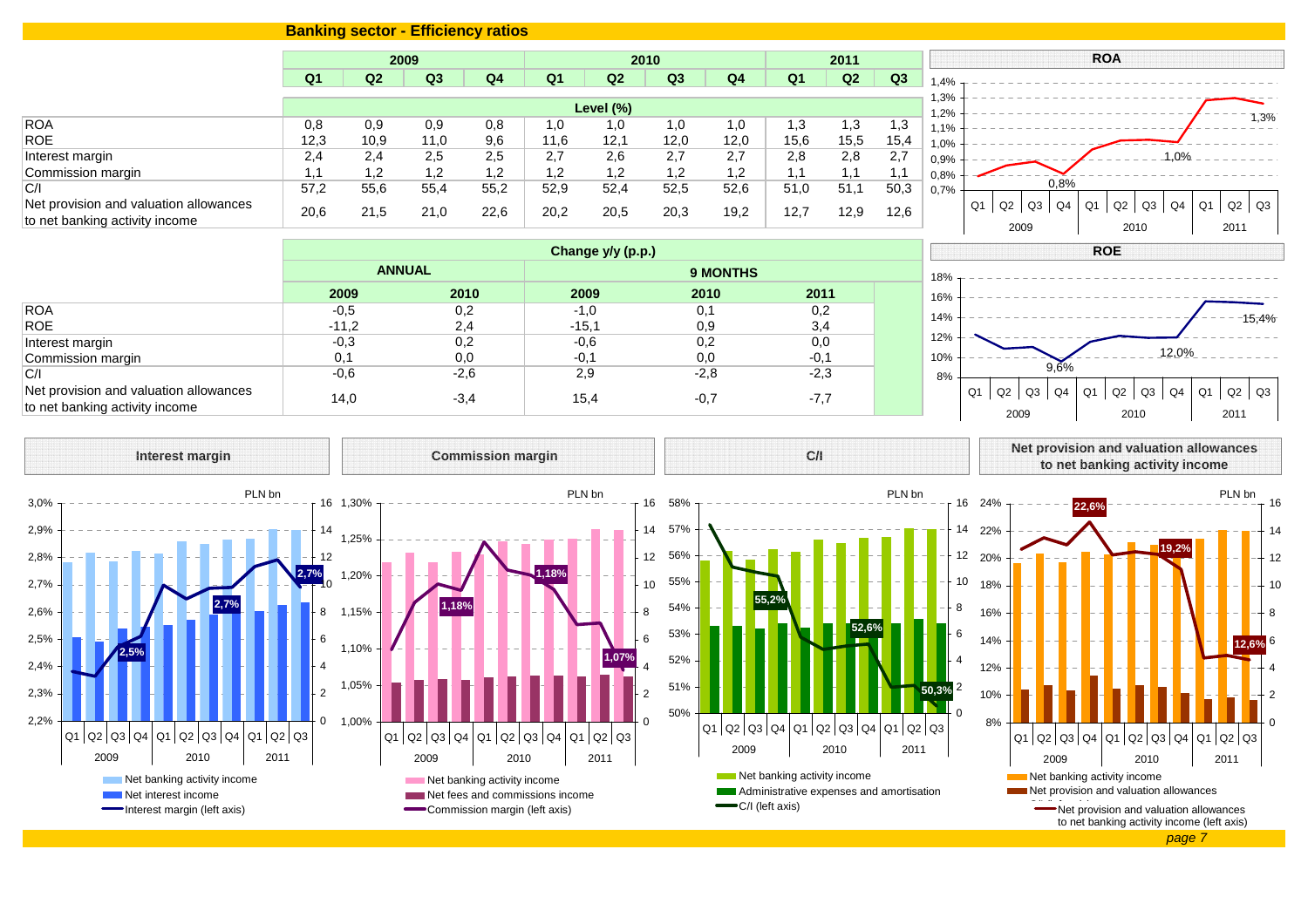| The quality of banks' loan portfolio |                                                                                                           |                                                                                                                                |                                                                                                     |  |  |  |  |  |  |  |  |
|--------------------------------------|-----------------------------------------------------------------------------------------------------------|--------------------------------------------------------------------------------------------------------------------------------|-----------------------------------------------------------------------------------------------------|--|--|--|--|--|--|--|--|
|                                      | 2009<br>2011<br>2010                                                                                      | Change<br>non-performing loan ratios (%)                                                                                       | non-performing loans (PLN bn)                                                                       |  |  |  |  |  |  |  |  |
|                                      | $Q2$ $Q3$<br>Q4<br>Q1<br>Q2<br>VIII $\mid$ Q3 $\mid$ Q4 $\mid$<br>$Q2$ VIII<br>Q3<br>Q1<br>Q <sub>1</sub> | $-17,6$ $-17,2$ $-17,4$ $-17,6$<br>18<br>16.7<br>m/m<br>v/v.<br>16,0 16,4                                                      | 30<br>26,2 26,5 26,5                                                                                |  |  |  |  |  |  |  |  |
|                                      | non-performing loan ratios (%)                                                                            | 15,3<br>16<br>14.3<br>p.p.                                                                                                     | 25                                                                                                  |  |  |  |  |  |  |  |  |
| <b>Total, including</b>              | 7,3<br>5,2<br>7,2<br>7,3<br>7,1<br>6,9<br>6,0<br>5,9<br>6,7<br>6,8<br>7,1<br>6,8<br>6,8                   | 14<br>$-0,5$<br>0,0                                                                                                            |                                                                                                     |  |  |  |  |  |  |  |  |
| commercial banks                     | $\bar{7}, 1$<br>7,5<br>7,7<br>7,2<br>5,4<br>7,0<br>7,5<br>7,6<br>7,4<br>7,1<br>6,2<br>6,2<br>7,1          | $-11$<br>12<br>10,6<br>0,0<br>$12.5$ $12.6$<br>$-0,6$                                                                          | $20,8$ $21,3$ $21,7$ $22,3$ $21,6$ $22,1$<br>20<br>19.7                                             |  |  |  |  |  |  |  |  |
| cooperative banks                    | 2,8<br>2,8<br>3,5<br>2,6<br>2,7<br>2,8<br>3,0<br>3,0<br>3,1<br>3,2<br>3,3<br>3,5<br>3,6                   | $11,8$ - 11,2 $-11,2$ - 10,9<br>10<br>0,5<br>0,1<br>9.9<br>10 <sub>1</sub>                                                     | 15                                                                                                  |  |  |  |  |  |  |  |  |
| <b>PLN</b>                           | 7,9<br>8,8<br>8,8<br>9,5<br>9,5<br>9,5<br>9,2<br>9,0<br>9,1<br>6,9<br>7,8<br>9,6<br>9,0                   | $-6,8 - 7.1 - 7.2 - 7.3 - 7.3 - 7.1 - 6.9$<br>$-6.8$<br>$-6.8$<br>8<br>$-0,4$<br>0,1<br>8,8<br>6.7<br>6.0<br>5.9               |                                                                                                     |  |  |  |  |  |  |  |  |
| foreign currency                     | 2,3<br>2,2<br>2,4<br>2,5<br>2,5<br>2,6<br>2,5<br>2,4<br>2,6<br>2,4<br>2,4<br>2,4<br>2,6                   | 5.2<br>$-0,02$<br>0,0<br>6                                                                                                     | 10<br>12.2                                                                                          |  |  |  |  |  |  |  |  |
| non-financial sector, including      | 6,0<br>6,9<br>7,9<br>8,1<br>8,5<br>8,7<br>8,7<br>8,6<br>8,2<br>8,3<br>8,3<br>6,9<br>8,4                   | $-0,4$<br>0,0<br>$\overline{\mathbf{4}}$                                                                                       | 5.9<br>$2,6$ $2,7$ $2,8$ $3,2$ $3,2$ $3,9$ $4,3$ $4,4$ $4,9$ $5,3$                                  |  |  |  |  |  |  |  |  |
| corporate                            | 8,8<br>10,0<br>$12,1$   11,6 <br>12,6<br>$12,5$ 12,6<br>$12,7$ 11,8 11,2<br>11,2<br>10,9<br>10,6          | $2,1$ $2,1$ $2,2$<br>2,0<br>$1,8$ 1,8<br>$-1.7$<br>1,5<br>1.6<br>1,5<br>1,4<br>$-1,7$<br>$-0,3$<br>1.3<br>1,4<br>$\mathcal{L}$ | 5                                                                                                   |  |  |  |  |  |  |  |  |
| consumer                             | 8,9<br>$9,9$ 11,1<br>$12,7$ 14,3<br>15,3<br>16,0<br>16,7<br>17,6 17,2<br>17,4<br>17,6<br>16,4             | 1,3<br>0,3                                                                                                                     | $\Omega$                                                                                            |  |  |  |  |  |  |  |  |
| housing, including                   | 2,0<br>2,1<br>2,1<br>2,2<br>1,8<br>1,3<br>1,4<br>1,4<br>1,5<br>1,5<br>1,6<br>1,7<br>1,8                   | 0,4<br>0,1<br>Q1   Q2   Q3<br>Q1   Q2   VIII<br>Q3<br>Q1   Q2   VIII   Q3<br>Q4<br>Q4                                          | $Q1 Q2 Q3 Q4 Q1 Q2 VIII Q3 Q4 Q1 Q2 VIII Q3$                                                        |  |  |  |  |  |  |  |  |
| <b>PLN</b>                           | 2,2<br>2,3<br>2,7<br>2,7<br>3,0<br>3,2<br>2,2<br>2,1<br>2,3<br>2,5<br>2,8<br>3,1<br>3,2                   | 0,1<br>0,5<br>2009<br>2010<br>2011                                                                                             | 2009<br>2010<br>2011                                                                                |  |  |  |  |  |  |  |  |
| foreign currency                     | 0,9<br>1,0<br>1,0<br>1,1<br>1,0<br>1,2<br>1,3<br>1,6<br>1,1<br>1,2<br>1,4<br>1,4<br>1,5                   | financial sector<br>corporate<br>0,1<br>0,4<br>housing<br>consumer                                                             | corporate<br>$\rightarrow$ housing<br>consumer                                                      |  |  |  |  |  |  |  |  |
| financial sector                     | 0,9<br>0,6<br>0,6<br>0,6<br>0,5<br>0,3<br>0,3<br>0,3<br>0, 8<br>0.6<br>0,6<br>0,6<br>0,4                  | $\sim$ total<br>gov. sector and local gov.<br>$-0,3$<br>0,0                                                                    |                                                                                                     |  |  |  |  |  |  |  |  |
| gov. sector and local gov.           | 0,4<br>0,2<br>0,3<br>0,3<br>0,7<br>0,3<br>0,2<br>0,3<br> 0,3 <br>0,4<br>0,4<br>0,4<br>0,4                 | Changes of non-performing loans (PLN bn)<br>0,0<br>0,1                                                                         | Changes of impairment provisions (PLN bn)                                                           |  |  |  |  |  |  |  |  |
|                                      | non-performing loans (PLN bn)                                                                             | %<br><b>Structure</b><br>Q <sub>1</sub><br>2,15                                                                                | 0,04<br>Q <sub>1</sub>                                                                              |  |  |  |  |  |  |  |  |
| <b>Total, including</b>              | 38,8 43,8 43,7 49,7 50,9 56,3 57,4 58,5 59,7 59,7 59,9 62,1<br>63,5                                       | 8,7<br>2,3<br>100,0<br>0,06                                                                                                    | 0,14                                                                                                |  |  |  |  |  |  |  |  |
| commercial banks                     | 37,4<br>42,5 42,2 48,1 49,2 54,5 55,6 56,6 57,6 57,5 57,6<br>59,7<br>61,1                                 | 2,2<br>8,0<br>96,1<br>Q2<br>2.68<br>1,48                                                                                       | 0,30 <br>Q2<br>.28                                                                                  |  |  |  |  |  |  |  |  |
| cooperative banks                    | 2,5<br>1.4<br>1,9<br>2,1<br>2,2<br>2,3<br>2,4<br>1,3<br>1.4<br>1.6<br>1,6<br>1,8<br>1,8                   | 2010<br>0.67<br>30,0<br>3,8<br>3,9                                                                                             | 2010<br>0,27                                                                                        |  |  |  |  |  |  |  |  |
| PLN                                  | 32,6<br>37,7<br>$38,2$ 44,0 45,4<br>49,7 50,8 52,0 53,1<br> 53,3 53,2 <br>54,3<br>55,4                    | $-0,13$<br>87,2<br>6,5<br>2,0<br>Q3<br>53                                                                                      | 0,18 <br>Q3<br>12                                                                                   |  |  |  |  |  |  |  |  |
| foreign currency                     | 6,2<br>8,2<br>6,1<br>5,4<br>5,7<br>5,4<br>6,6<br>6,6<br>6,4<br>6,6<br>6,4<br>6,7<br>7,8                   | 0.51<br>4,6<br>12,8<br>26,6                                                                                                    | 0,31<br>$-0,03$                                                                                     |  |  |  |  |  |  |  |  |
| non-financial sector, including      | 37,9<br>43,0 43,1 49,1 50,3 55,6 56,8 57,8 59,1 59,1 59,3 61,5<br>63,0                                    | $-0,02$<br>8,9<br>2,4<br>99,2<br>Q <sub>4</sub><br>0.39                                                                        | Q4                                                                                                  |  |  |  |  |  |  |  |  |
| corporate                            | 25,3 24,0 26,6 26,2 26,5 26,5 25,3 25,3<br>20,2<br>$23,6$ 21,8<br>25,9<br>26,1                            | 0.45<br>0,7<br>$-1,6$<br>41,1                                                                                                  | 0,09<br> 0,18                                                                                       |  |  |  |  |  |  |  |  |
| consumer                             | 19,7<br>$20,8$ 21,3<br>22,3<br>21,6<br>22,5<br>10,6<br>12,2<br>16,1<br>18,3<br>21,7<br>22,1<br>14.1       | Q <sub>1</sub><br>35,5<br>6,0<br>1,8<br>າ  ດ                                                                                   | Q <sub>1</sub><br>0,24                                                                              |  |  |  |  |  |  |  |  |
| housing, including                   | 2,6<br>2,7<br>2,8<br>3,2<br>3,2<br>3,9<br>5,3<br>5,9<br>6,8<br>4,3<br>4,4<br>4,9<br>6,4                   | 0.46<br>54,2<br>5,5<br>10,7<br>0.04                                                                                            | 0.19                                                                                                |  |  |  |  |  |  |  |  |
| <b>PLN</b>                           | 2,4<br>2,5<br>2,7<br>3,1<br>3,3<br>3,7<br>1,7<br>1,8<br>2,1<br>3,6<br>1,3<br>1,4<br>1,4                   | 2011<br>Q2<br>50,4<br>4,1<br>5,8<br>0.54                                                                                       | 201<br>Q2<br>$-0.52$<br>0.35                                                                        |  |  |  |  |  |  |  |  |
| foreign currency                     | 2,1<br>2,5<br>2,9<br>1,5<br>1,9<br>1,9<br>2,2<br>3,1<br>1,3<br>1,3<br>1,4<br>1,4<br>1,8                   | 58,9<br>7,1<br>4,9<br>.79                                                                                                      | n 34<br>Q3<br>0,37                                                                                  |  |  |  |  |  |  |  |  |
| financial sector                     | 0,5<br>0,5<br>0,3<br>0,8<br>0,7<br>0,5<br>0,5<br>0,5<br>0,5<br>0,4<br>0,3<br>0,3<br>0,3                   | Q3<br>1.95<br>$-37,0$<br>$-0,9$<br>0,5                                                                                         | 0.26                                                                                                |  |  |  |  |  |  |  |  |
| gov. sector and local gov.           | 0,2<br>0,1<br>0,2<br>0,1<br>0,1<br>0,1<br>0,1<br> 0,1 <br>0,2<br>0,2<br>0,3<br>0,2<br> 0,1                | 75,4<br>$-5,9$<br>0,4<br>-2<br>$\overline{2}$<br>$-1$<br>$\Omega$                                                              | 3<br>-2<br>$-1$<br>$\Omega$<br>3                                                                    |  |  |  |  |  |  |  |  |
|                                      | impairment provisions (PLN bn)                                                                            | <b>housing</b><br>corporate<br><b>Consumer</b><br>%<br><b>Structure</b>                                                        | corporate<br><b>Consumer</b><br><b>n</b> housing                                                    |  |  |  |  |  |  |  |  |
| <b>Total, including</b>              | $22,6$ 23,6 25,8 27,8 30,0 31,1 31,6 32,3 33,3 33,5 34,7<br>20,4<br>34,9                                  | 10,2<br>0,5<br>100,0<br>(PLN bn)                                                                                               |                                                                                                     |  |  |  |  |  |  |  |  |
| commercial banks                     | $22,0$ 23,1<br>25,2 27,2 29,4 30,5 31,0 31,6 32,6 32,8 34,0<br>34,1<br>19,9                               | 10,0<br>0,4<br>97,8<br>60                                                                                                      | 70%                                                                                                 |  |  |  |  |  |  |  |  |
| cooperative banks                    | 0.5<br>0,6<br>0,7<br>0,7<br>0.7<br>0,8<br>0.5<br>0.6<br>0.6<br>0,6<br>0.6<br>0,6<br>0.7                   | 2,5<br>2,2<br>55<br>19,2                                                                                                       | $26,3$ $26,8$ $27,4$ $26,4$ $26,4$ $27,4$ $28,7$<br>non-performing loans -<br>impairment provisions |  |  |  |  |  |  |  |  |
| PLN                                  | 20, 3   21, 5   23, 6   25, 6   27, 4   28, 5   29, 1   29, 8   30, 8   30, 8   31, 6<br>18,1<br>31,8     | 26,3<br>50<br>9,2<br>0,4<br>91,1<br>23,1                                                                                       | 60%                                                                                                 |  |  |  |  |  |  |  |  |
| foreign currency                     | 2,4<br>2,3<br>2,1<br>2,2<br>2,2<br>2,6<br>2,6<br>2,5<br>2,4<br>2,5<br>2,7<br>3,1<br>3,1                   | 23,9<br>45<br>21,7<br>1,3<br>8,9<br>$52,7\%$ 21,2<br>20,1                                                                      | 56,0%<br>54,9%<br>55.8%                                                                             |  |  |  |  |  |  |  |  |
| non-financial sector, including      | 23,2<br>19,9<br>22,1<br>25.4 27.4<br>29,6 30,6 31,2 31,9 33,0<br>$33,2$ 34,4<br>34.6                      | 40<br>99,1<br>10,7<br>0,5<br>54 1%<br>$\overline{\ }$<br>54,7%<br>54,1% 51.9%                                                  | Impairment provisions<br>55.9%                                                                      |  |  |  |  |  |  |  |  |
| corporate                            | 8,0<br>9,1<br>8,8<br>9,5<br>9,5<br>9,8<br>$9.9$ 10.0 10.0<br>10.2<br>10,7<br>10,7<br> 10.4                | 35<br>51.5%<br>$-0,1$<br>30,7<br>6,9<br>30                                                                                     | 50%                                                                                                 |  |  |  |  |  |  |  |  |
| consumer                             | 8,3<br> 16,0 <br>9,4<br>10,6<br>11,9  13,6 <br>14,9<br>15,7<br>16,5<br>17,0<br>16,5<br>16,8<br>16,8       | 18.4<br>5,1<br>0,0<br>48,3<br>25                                                                                               | O impairment                                                                                        |  |  |  |  |  |  |  |  |
| housing, including                   | 2,3<br>1,8<br>2,0<br>2,1<br>2,6<br>2,9<br>2,9<br>1,0<br>1,0<br>1,2<br>1,7<br>1,1<br>1,4                   | 30,0 31,1 31,6 32,3 33,3 33,5 34,7 34,9<br>8,3<br>47,2<br>$-1,1$<br>20<br>25,8 27,8                                            | 40%<br>provisions/non-<br>performing loans %                                                        |  |  |  |  |  |  |  |  |
| <b>PLN</b>                           | 0,6<br>0,7<br>0,8<br>0,9<br>1,2<br>0,6<br>1,0<br>1,1<br>1,3<br>1,5<br>1,7<br>1,8<br>1,8                   | 20,4 22,6 23,6<br>47,7<br>$-0,5$<br>5,1<br>15                                                                                  | (right axis)                                                                                        |  |  |  |  |  |  |  |  |
| foreign currency                     | 0,5<br>0,5<br>0,7<br>0,8<br>0,8<br>0,4<br>0.5<br>0,5<br>0.7<br>0.8<br>1,0<br>1,1<br>1,1                   | 3,2<br>10<br>46,3<br>$-2,1$                                                                                                    | 30%                                                                                                 |  |  |  |  |  |  |  |  |
| financial sector                     | 0,4<br>0,3<br>0,2<br>0,5<br>0,5<br>0,4<br>0,4<br>0,4<br>0,4<br>0,4<br>0,3<br>0,3<br>0,3                   | Q2<br>Q3<br>Q3<br>Q <sub>4</sub><br>Q <sub>1</sub><br>Q2<br>VIII<br>Q <sub>4</sub><br>Q1<br>0,7<br>$-39,6$<br>$-4,1$           | $Q2$ VIII<br>Q1<br>Q <sub>3</sub>                                                                   |  |  |  |  |  |  |  |  |
| gov. sector and local gov.           | 0,02<br>$0.02$ 0.01 0.02 0.02 0.02 0.03 0.03 0.04 0.04 0.05 0.05<br>0,06                                  | 2009<br>2010<br>108,4<br>2,3<br>0,2                                                                                            | 2011                                                                                                |  |  |  |  |  |  |  |  |
|                                      |                                                                                                           |                                                                                                                                |                                                                                                     |  |  |  |  |  |  |  |  |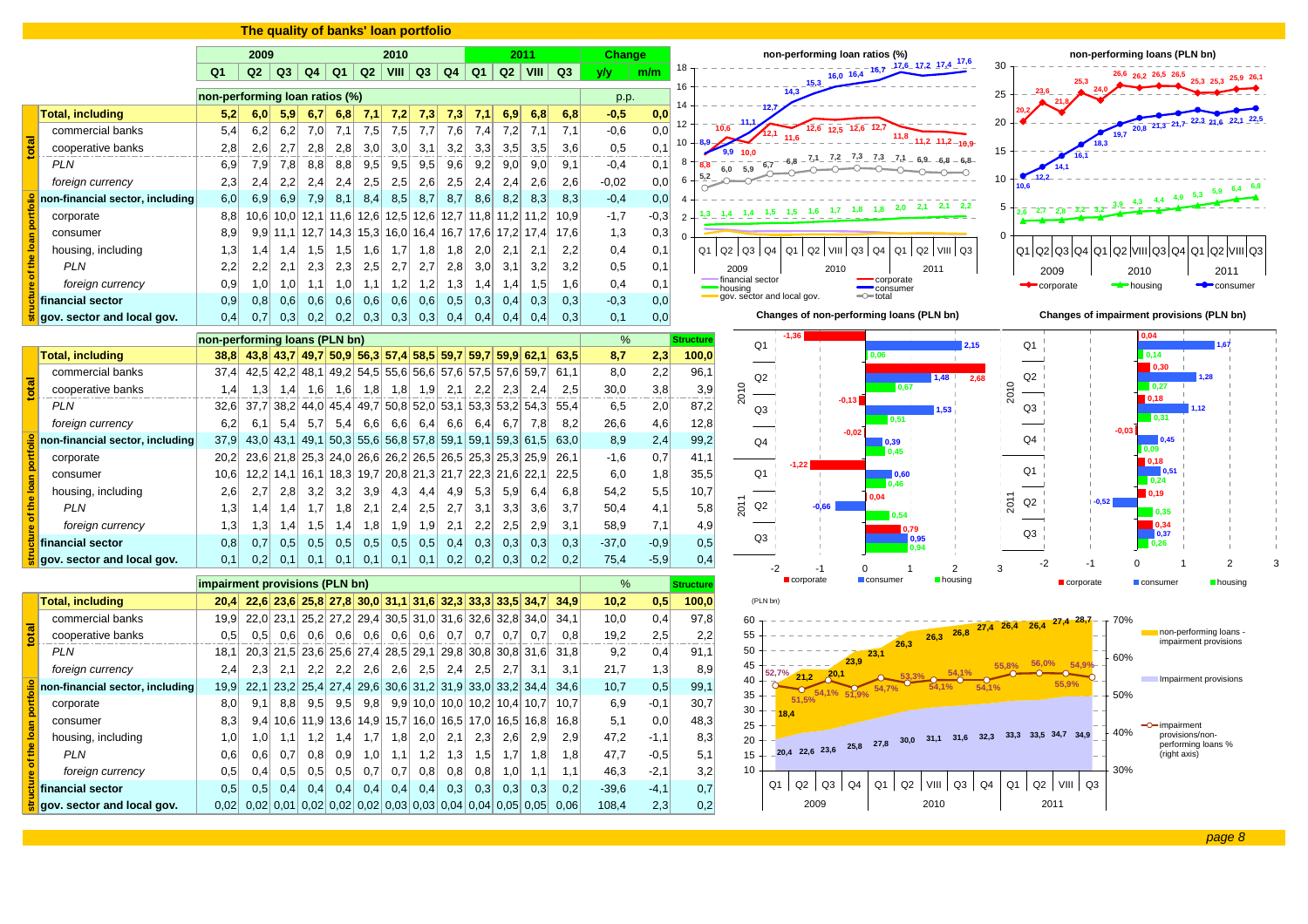